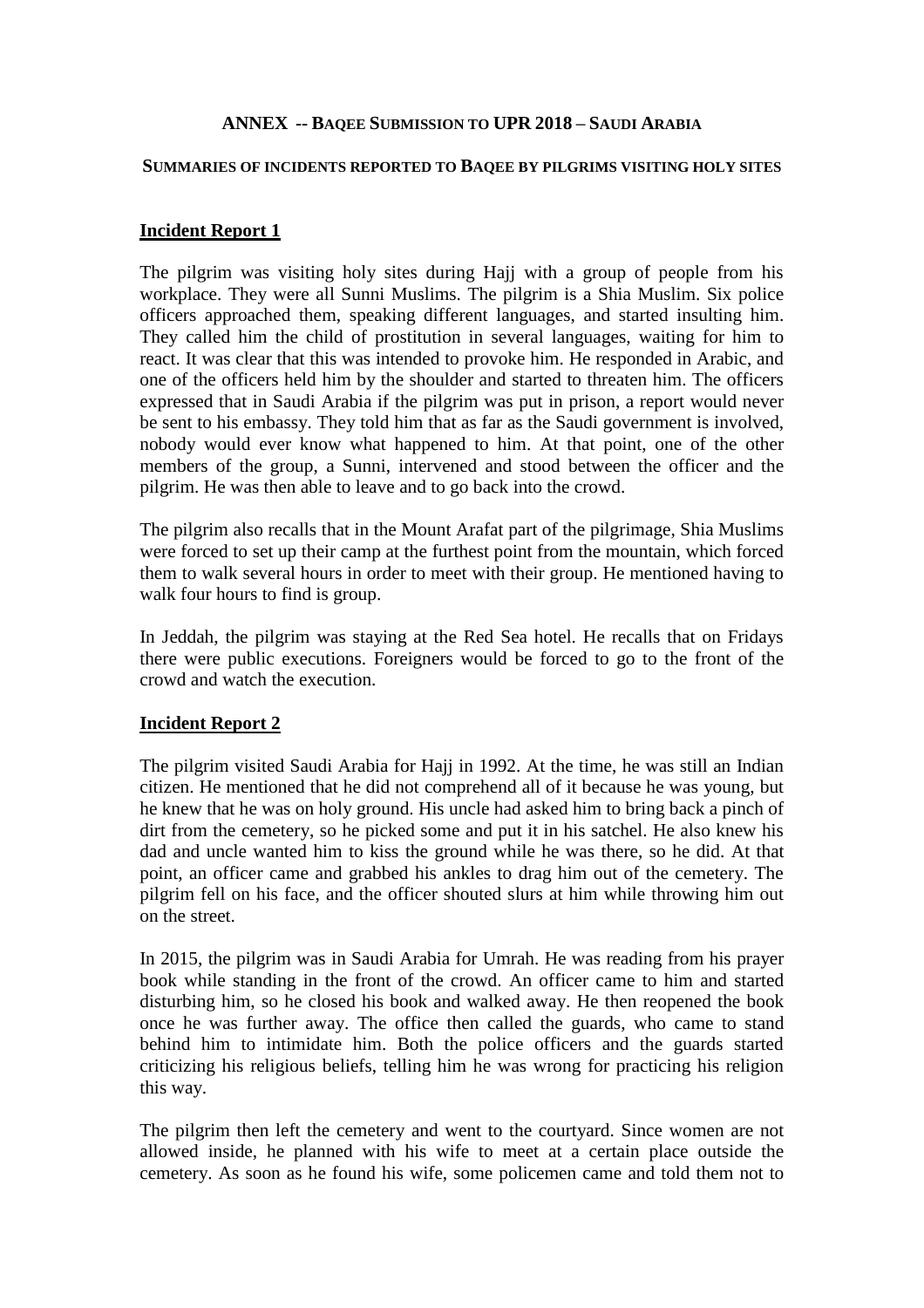stand where they were. He asked why and where they should stand instead. The police did not answer, and just told them they had to leave.

# **Incident Report 3**

The pilgrim visited Saudi Arabia in 2006 for Hajj. He traveled with a group of people who were all Shia Muslims. When they went to the burial ground in Medina, he saw a lot of demolished sites, including a shrine which had been purposely defaced. When visiting the mosque, he was hit with a stick by people criticizing his way of worshiping, and shouting insults at him and calling Shia Muslims infidels.

# **Incident Report 4**

The pilgrim visited Mecca in 2007. He was praying in the grand holy mosque. Religious police then began insulting him and giving him a lecture about how Shiites are all infidels and attacking their beliefs. The police said that all Shia are cowards and that they should "purify" the holy mosque from being defiled by Shias. The pilgrim protested and was arrested. The policeman pushed him and then struck him. He then grabbed him by the hand and dragged him to the guard station inside the mosque.

Inside the guard station, another member of the religious police threw his boot at him and proceeded to beat him. The pilgrim screamed for help, and some other men from the pilgrim's group came in to see what was happening. At that point, the guards started beating his friends - all of whom were unarmed and simply visiting to pray. The officers beat them for thirty minutes using their hands, walkie-talkies, bats, and even chairs. They screamed that the Shia men all deserved to die while doing so. After half an hour, the guards stopped, and took them to another location outside the compounds of the mosque. They were detained for another 14 hours without assistance. Finally, they were released only after they were forced to sign and fingerprint documents written by the police in Arabic, which they did not understand.

## **Incident Report 5**

The pilgrim visited Saudi Arabia in 2010 for Hajj. He went to Jannatul Baqee with a friend of his who wanted to take pictures. A guard saw them and came to them. He grabbed their wrists and said to them in Arabic that he was going to bring them downstairs under the grounds of Baqee. The pilgrim and his friend knew there was a jail down there. Since the guard did not speak English, they were able to make a plan to escape from him once he would take them outside. They managed to get lost in the crowd and to escape the guard.

The pilgrim was traveling with a group of people who were all Shia Muslims from the same sect. One day, a member of their group was sick and decided to stay at the hotel. There, the police came and falsely accused him of wrongdoing. They also took some of the papers the group had at the hotel, as well as some of their religious symbols.

A member of the group the pilgrim was traveling with was wearing a religious necklace. The police did not approve of it and made him take the necklace off.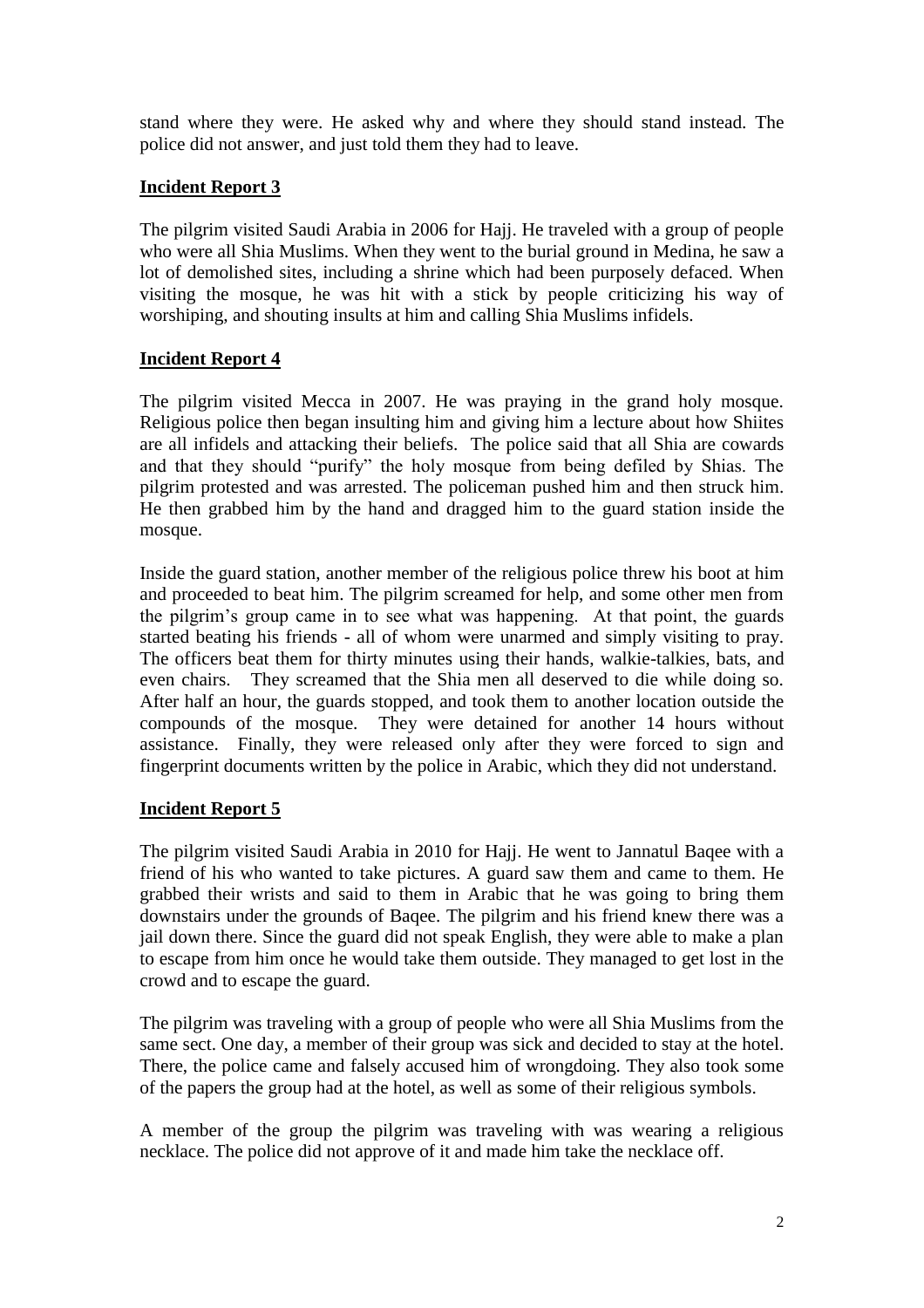## **Incident Report 6**

The pilgrim visited Saudi Arabia in 2012 with her mother and three sisters. She and her family were not able to visit Jannatul Baqee because of their gender. They had to sit outside of the wall that encloses the sites.

## **Incident Report 7**

The pilgrim visited Jannatul Baqee in 2012. He recalls seeing a lot of signs with religious phrases posted at the entrance. The phrases were only excerpts and were taken out of context. Some mentioned that the act of visiting the graves was prohibited. He explains that those signs are propaganda, meant to make visitors think that those religious sayings are the only truth. This is a form of passive hostility towards non-Wahhabis, suggesting that the government's interpretation of Islam is the only accurate one, and that therefore, all non-Wahhabis are infidels. The pilgrim was extremely upset and felt concerned for his safety.

## **Incident Report 8**

The pilgrim visited Saudi Arabia in 2007 with his wife and daughters for Umrah. In Medina, when he visited the big courtyard, he witnessed the guards pushing people towards the area where the floor has no air conditioning and the stones are very hot to sit on. He says the guards do so to force people to leave. He saw this incident happen every night that he was there.

In Jannatul Baqee, the pilgrim was not allowed to recite supplications. The police made offending comments to him, and prevented him from going to certain graves. He explains that for Shia Muslims, it is very important to be able to pray with their hands on the graves. The guards did not allow them to do so.

In Mecca, the pilgrim was not allowed to enter Jannatul Mualla (cemetery). The guards forced him to stay in the entrance area only.

## **Incident Report 9**

In 1978, the pilgrim was working in Saudi Arabia. He went to Jannatul Baqee and touched the sand with his palm, and kissed the ground. When he was walking towards the exit, a guard pulled his collar and hit him. The guard told him that he had stolen the dust from the cemetery. He was extremely shocked as he only touched the ground and kissed it to pay his respects. The guard brought him to a room and made him sit there alone. Later, an officer came and asked him why he was fighting. Luckily, the officer let him go.

## **Incident Report 10**

The pilgrim visited Saudi Arabia multiple times with his wife. He explains being always asked to show his card, which identified him as a Shia Muslim. Many times, guards prevented him from carrying his religious books. They took the books out of his hands and threw them away.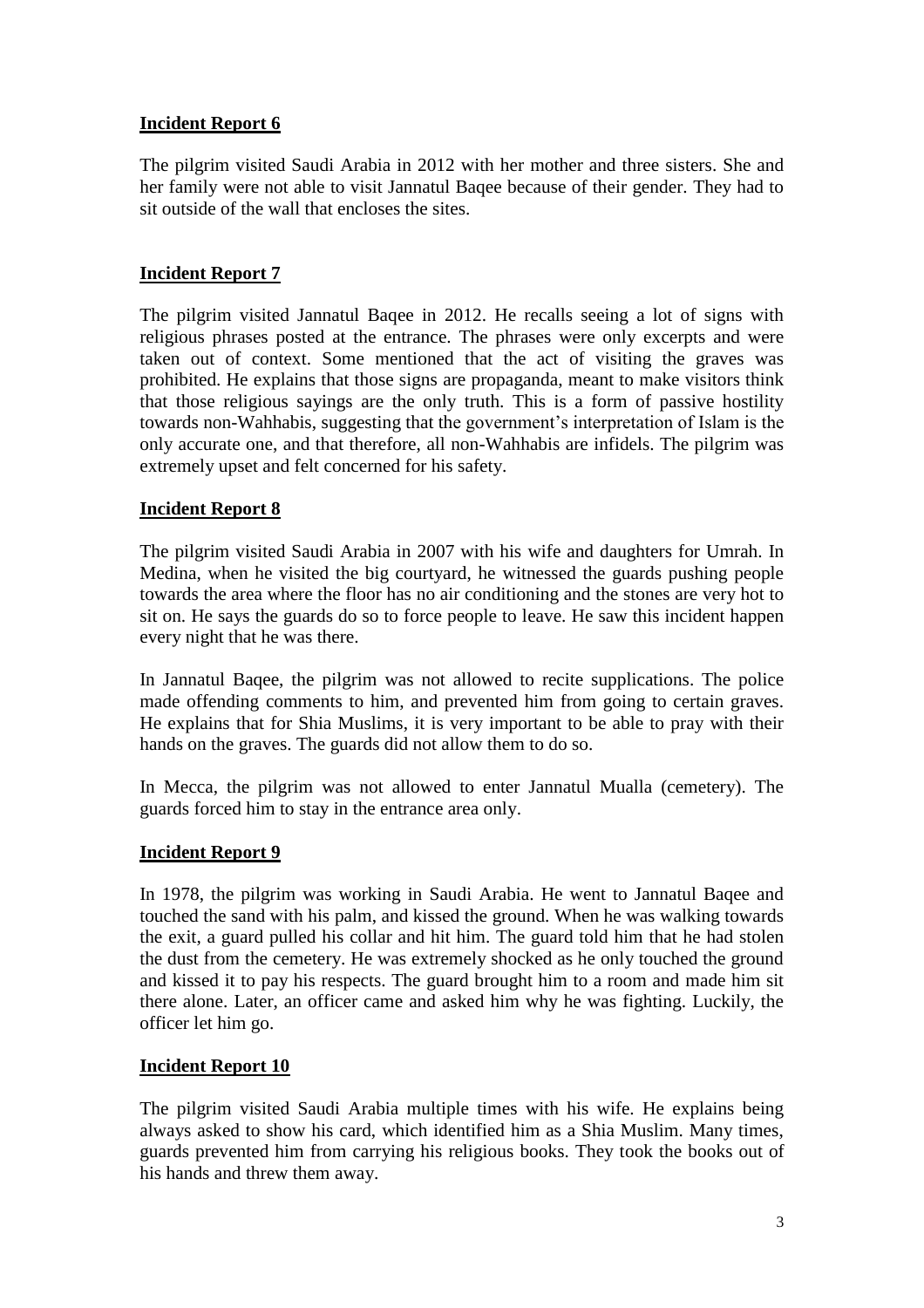Once, the pilgrim tried to touch the crack in the wall where Shia Muslims believe the first imam was born. He and other Shia Muslims were hit by the guards when they tried to touch it.

In Medina, the pilgrim was offering prayers with a tablet that is specific to the area he was praying in. A guard came and told him to leave. The guard kicked his tablet from the ground, and then kicked him in the head. He grabbed the bottom of the guard's rope and managed to escape.

## **Incident Report 11**

The pilgrim lived in Saudi Arabia and had visited the Baqee cemetery several times. However, after moving away, she went back for a visit in 2015 for the month of Rajab. This time, however, she was told that women were not allowed to visit the Baqee cemetery. As she was standing close to the steps leading to the Baqee and reading prayers, a guard came and told her to leave. Later that night, as she was reading prayers in a different location further away from the cemetery, the same guard came back and told her to she could not stay there. As she did not leave, the guard left to go get a truck and more guards, and they all told her she had to leave. Eventually, being concerned for her safety, she left.

# **Incident Report 12**

The pilgrim has visited Saudi Arabia for Hajj several times. Each time she has suffered threats and abuse as a result of her attempts to visit important Shia holy sites. She made her first trip in 1991. While reading prayers outside a site, she was shoved by a guard and fell to the ground. In 2000, she visited again, and was victim of verbal harassment near a Shia holy site. In 2005, she was prevented from climbing stairs leading down the path to the Baqee Cemetery and was prevented from getting close to it. In 2011, as she was walking in an empty courtyard near the cemetery, guards came, pushed her and yelled at her. Finally, in 2013, she was able to gain access to the cemetery, but once inside, was told to leave.

## **Incident Report 13**

In 2013, the pilgrim and his wife traveled to Medina. They arrived in the early morning and went to visit the Prophet's grave right after morning prayer. They decided they would pay their respects outside because they had heard that they may not be allowed inside the shrine.

Once outside the shrine, the pilgrim had a prayer book and started using it. At that moment, a guard came and told him he could not be there. He and his wife then walked away and decided to pay their respects further away from the site. However, the same guard followed them and told them they still could not be there, and told them to leave the area entirely. The pilgrim asked the guard what they were doing wrong. The guard then called over military police that arrived on a golf cart. The guards started grabbing the pilgrim and his wife, telling them to follow along